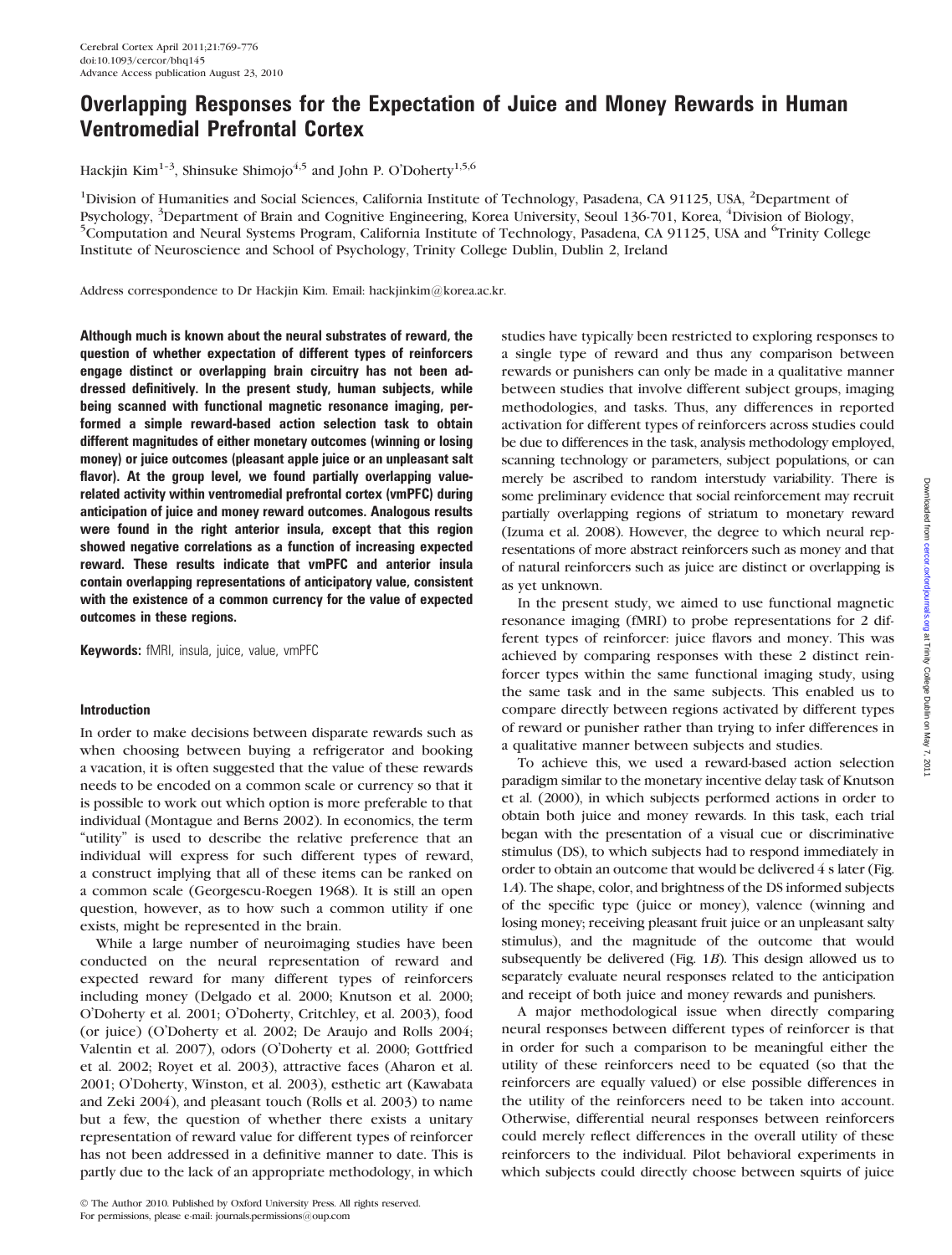

Figure 1. Schematic diagram of the experimental design. (A) Each trial began with the presentation of a visual cue or DS, to which subjects were asked to respond immediately. A yellow box appears following a key press, informing subjects of the successful registration of their key press, and 4 s later, both the DS and the yellow box disappear, while at the same time subjects see a text message indicating an outcome. (B) The shape, color, and brightness of the DS informed subjects of the specific type, valence and magnitude of outcome that would be subsequently delivered, and the associations of a DS with a specific outcome remained constant for a single subject, which were then counterbalanced across subjects. On trials involving monetary reward, subjects received monetary outcomes ranging from a gain of 20 cents down to a loss of 12 cents, whereas on trials involving juice reward, subjects received 1 of 3 different magnitudes of pleasant apple juice, tasteless solution, or else an aversive juice.

and monetary outcomes demonstrated that it is extremely difficult to equate the value of these reinforcers directly. Given that only small quantities of juice can be delivered at any one time in the scanner, the monetary value of each individual squirt of juice was determined by even juice deprived subjects to be negligible, especially given that as soon as the experiment is complete subjects can then go out and purchase as much juice as they deem fit. Consequently, rather than trying to equate their value directly, we resorted to a statistical approach to allow us to evaluate responses to both types of reinforcer and to compare between them. Regions involved in encoding the value of juice but not money were hypothesized to show a significant monotonic increase in blood oxygen level-dependent (BOLD) responses with increasing values of the juice reinforcer (as detected by a parametric regression analysis), whereas BOLD responses to the money reinforcer should show no significant increases in activation with increasing values of money. Similarly, areas sensitive to the value of money but not juice were hypothesized to show the converse: a monotonically increasing response to money reward but no significant change in activity to juice. Finally, regions encoding a common utility for juice and money would be expected to show significantly increasing responses to increasing values of both juice and money reward (Fig. 1B). This design therefore allowed us to detect regions involved in coding separately for the value of juice and money rewards, as well as to uncover regions involved in responding commonly to both types of reward, constituting candidate areas for mediating a common utility.

In our search for a common utility, we focused our attention specifically on the ventromedial prefrontal cortex (vmPFC), as this area has been found to be involved in responding during the expectation and receipt of diverse types of reward in

numerous studies (O'Doherty et al. 2001; Knutson et al. 2003; Hampton et al. 2006) and has previously been postulated as the possible locus for a common currency representation (Montague and Berns 2002; O'Doherty and Dolan 2006).

In addition to exploring the representation of expected reward, that is, for areas increasing in activity with increasing reward magnitude, we also tested for the opposite response profile, that is, for areas exhibiting an increase in activity as the expected reward magnitude decreased. Furthermore, we also tested for common and distinct negative value-related encoding responses to juice and money. For this analysis, we focused in particular on the anterior insula, as this region has long been associated with negative affect in general and in responding during anticipation and receipt of aversive reinforcers such as pain or monetary loss (Ploghaus et al. 1999).

#### Materials and Methods

#### Subjects

Eighteen right-handed healthy normal subjects (10 females; mean age = 26.5  $\pm$  4.94 years, age range = 18 ~ 40) participated in the fMRI experiment. Participants were instructed to abstain from eating solid foods and from drinking sugared or sweetened drinks (but not from drinking water) for 6 h prior to their participation in the experiment. Subjects were food deprived to ensure that the liquid food rewards were deemed valuable by the subjects but were not water deprived to ensure that the tasteless control solution was deemed affectively neutral, according to a well-established experimental protocol for studying liquid food reward in human fMRI experiments (Gottfried et al. 2003; Valentin et al. 2007; Valentin and O'Doherty 2009). All the participants reported that they were thirsty when asked immediately prior to the experiment. All subjects gave informed consent, and the study was approved by the Institutional Review Board of the California Institute of Technology.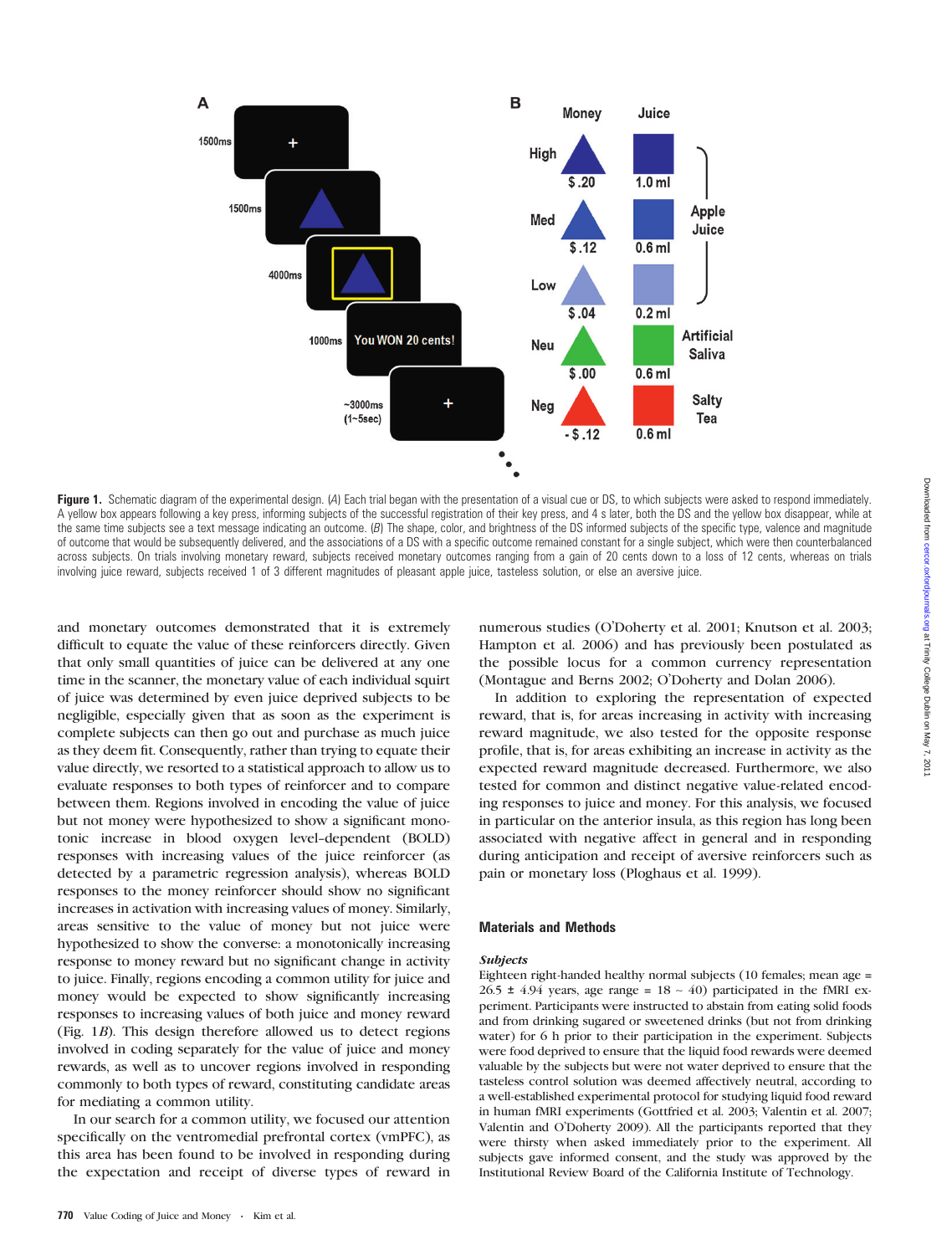#### Stimuli and Task

Visual stimuli were presented through MRI-compatible goggles (Resonance Technology), and subjects made choices using an MRI-compatible button box. Three types of liquid stimuli were apple juice, affectively neutral tasteless solution consisting of the main ionic components of human saliva (25 mM KCL and 2.5 mM NaHCO<sub>3</sub>), and aversive flavor consisting of 0.5 M NaCl dissolved in cold black tea, which were used as pleasant, neutral, and aversive juice stimuli, respectively.

The liquid stimuli were delivered by means of separate electronic syringe pumps (one for each liquid) positioned in the scanner control room. These pumps transferred the liquid stimuli to the subject via  $~10$ -m-long polyethylene plastic tubes (6.4 mm diameter), the other end of which were held between the subject's lips like a straw while they lay supine in the scanner.

To detect transient head movements due to swallowing, we attached an 8-cm long copper coil with a radius of 2.5 cm to the neck of each subject. Small movements of the coil induced a current in the magnetic field that could be detected when amplified using one channel of a Biopac system (Biopac systems, Inc) positioned in the scanner control room. This produced a time series over the whole experiment reflecting transient head movement.

Each subject had a single functional scan, which lasted about 30 min. In each scan, there were 4 juice and 4 money blocks, which were pseudorandomly distributed and counterbalanced across subjects. This feature of the design was to mitigate against relative contrast effects in responses to food and money rewards, which may have occurred had both juice and money trials been fully intermixed. There were a total of 5 different types of trials (High, Med, Low, Neu, and Neg), and each trial type was repeated 5 times in each block (i.e., 25 trials per block). Each experiment lasted approximately 38 min (composed of 25 trials per block, 11 s per trial, and 8 blocks in total).

Each trial began with the presentation of a visual cue or DS. Subjects had to respond immediately after seeing each DS in order to obtain the outcome, which was delivered 4 s later (Fig. 1A). We used a fixed 4-s interval, since having a jittered interval between a conditioned stimulus and an unconditioned stimulus may 200 introduce confounding prediction error-related signals (McClure et al. 2003; O'Doherty, Dayan, et al. 2003). A previous study using a similar 4 sec fixed cue-outcome interval demonstrated 2 separate hemodynamic peaks corresponding to anticipation and outcome (Kim et al. 2006). If subjects did not respond within 2 s, the trial was aborted and subjects were then presented with the same trial again. In this way, subjects could not avoid obtaining the aversive outcomes by simply refusing to respond on those trials (in practice subjects missed only a small number of trials, with 6.39 trials aborted on average per subject). The shape (triangle and square) of the DS predicted the type of the outcome (i.e., juice or money), the color (red, green, and blue) of the DS predicted the valence of the outcome (i.e., good, neutral, and bad), and the brightness (high, medium, and low) of the DS informed subjects of the magnitude (i.e., large, medium, or small) of outcome that would be subsequently delivered. The associations of a DS with a specific outcome remained constant for a single subject, which were then counterbalanced across subjects (Fig. 1B). On trials involving monetary reward, subjects received monetary outcomes ranging from a gain of 20 cents down to a loss of 12 cents  $(i.e., +20, +12, +4, 0, and -12 cents)$ , whereas on trials involving juice reward, subjects received 1 of 3 different magnitudes of pleasant apple juice, tasteless solution, or else an aversive juice (i.e., 1.0 mL [apple juice], 0.6 mL [apple juice], 0.2 mL [apple juice], 0.6 mL [artificial saliva], and 0.6 mL [salty tea]). In the present experiment, we modulated the magnitude of expected outcomes for the positive reward stimuli but only offered one magnitude for the negative stimuli in both modalities. This feature of the design was introduced due to limitations in the number of trial types we could incorporate into the one experiment due to constraints on experimental duration (for subject performance and comfort) and because the overall focus of the study was on the representation of expected reward and not punishers. Thus, although our design does allow us to explore representations of negative as well as positive reinforcers, it is important to note that the present design offers greater experimental power for detecting regions responding to expectation and receipt of positive than negative reinforcers. The present task is similar to the monetary incentive delay task by Knutson

et al. (2000), except unlike in the Knutson paradigm, the outcome delivery was not contingent upon the relative speed of participants' responses. Here, subjects were asked to press a single key every time they saw either a triangle or a square, and every response within 1.5 s was followed by either a positive or a negative outcome irrespective of their response time once the response was recorded within the 1.5 s window. If subjects failed to respond within the 1.5 s window then an aborted trial was repeated in the immediately following trial. At the time of juice or money delivery (i.e., outcome phase), subjects saw the computer screen with a message saying either ''Juice Delivered!'' for juice trials or ''You Won XXX Cents!'' for money trials in order to provide comparable textual feedback in both conditions.

Immediately following the experiments, subjects performed a 2 alternative forced-choice preference ranking task, where they were asked to choose a more preferred DS from each pair of 2 DSs that they saw during the experiment. Upon completing the preference task, each subject was presented with each DS again one at a time and asked to provide pleasantness ratings based on a scale ranging from 1 (not pleasant at all) to 9 (very pleasant). All the participants were told that they would receive the money they earned during the fMRI experiment (which amounted to an average of \$9.60 across participants) plus a fixed participation fee (\$30) by the end of the experiment.

#### Imaging Procedures

The functional imaging was conducted on a 3-T Siemens TRIO MRI scanner. For each subject, we acquired whole brain  $T_1$ -weighted anatomical scans (256  $\times$  256 voxels; 1  $\times$  1  $\times$  1-mm in-plane resolution; 176 axial slices) and gradient echo  $T_2^*$ -weighted echo-planar images (EPIs) with BOLD contrast (64  $\times$  64 voxels; time repetition = 2000 ms; time echo =  $30 \text{ ms}$ ;  $3 \times 3 \times 3$ -mm in-plane resolution;  $32$  oblique axial slices). We used a tilted acquisition sequence at  $30^{\circ}$  to the anterior commissure—posterior commissure line to recover signal loss in medial orbitofrontal cortex (OFC) (Deichmann et al. 2003). In addition, we used an 8 channel phased array coil which yields a ~40% signal increase in medial OFC over a standard head coil. Visual inspection of raw EPIs showed excellent signal quality in the medial OFC. Each brain volume comprised 32 axial slices of 3-mm thickness and 3-mm in-plane resolution. Each scan lasted approximately 40 min depending on performance, and the first 5 volumes of images were discarded to allow for equilibration effects.

#### Imaging Data Analysis

Image analysis was performed using SPM2 (Wellcome Department of Imaging Neuroscience, Institute of Neurology, London, UK). To correct for subject motion, the images were realigned to the first volume, spatially normalized to a standard  $T_2^*$  template with a resampled voxel size of 3 mm<sup>3</sup>, and spatial smoothing was applied using a Gaussian kernel with a full-width at half-maximum of 6 mm.

The structural  $T_1$  images were coregistered to the mean functional EPI images for each subject and normalized using the parameters derived from the EPI images. Anatomical localization was performed by overlaying the statistical maps on a normalized structural image averaged across subjects and with reference to an anatomical atlas.

Regressors for the events of DS presentation and of outcome delivery were convolved with a canonical hemodynamic response function, the duration of which was about 21 s, as measured from the onset time to the offset time. In the main results described in this manuscript, we orthogonalized the regressors for outcome delivery with respect to those for DS presentation events before entering them into the design matrices. It should be noted that orthogonalization does not allow one to resolve issues relating to colinearity (Henson 2007). However, we ran additional analyses without the orthogonalization procedure and replicated all the main findings albeit at a weaker threshold ([Supple](Supplementary )[mentary Fig. S3\)](Supplementary ). In addition, the 6 scan-to-scan motion parameters produced during realignment were entered into a regression analysis against the fMRI data for each individual subject, in order to account for residual effects of movement. To take into account transient head motion effects produced by, for example, swallowing, we also included an additional motion regressor that featured the output of the motion detector coil, band-pass filtered appropriately, smoothed, and subsampled to the number of scans in the experiment.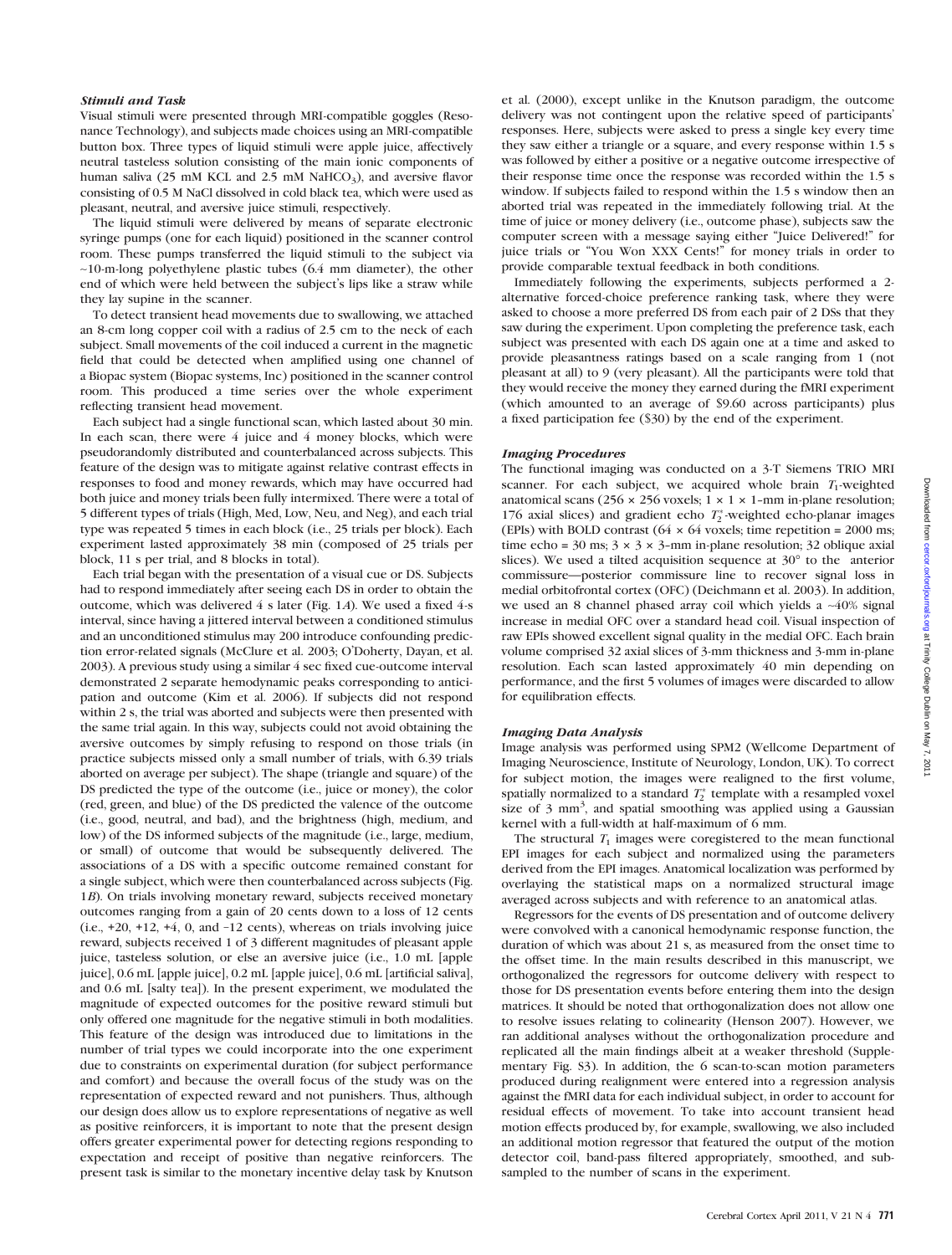We computed linear contrasts of regressor coefficients to detect regions showing increasing response to increases in expected reward  $(i.e., [HIGH, MED, LOW, NEU, NEG] = [1.5, 1, 0.5, 0, -3])$  and decreasing responses to increases in expected reward (i.e., [HIGH, MED, LOW, NEU, NEG] =  $[-1.5, -1, -0.5, 0, 3]$  for both juice and money at the single subject level. When we used separate contrasts for positive and negative trials (compared with neutral), we found qualitatively similar activity patterns in the same regions. However, probably due to power considerations, we found these effects at somewhat weaker significance levels than in the analysis reported above where we integrated across both positive and negative trials. The results from each subject were taken to a random effects level by including the contrast images from each single subject into a one-sample t-test and a one-way analysis of variance with no mean term for conjunction analyses. Given our specific a priori region of interest, we used small volume correction (SVC) on vmPFC using a sphere with 8-mm radius centering around the coordinate of the vmPFC peak voxel (0, 30, –18) from a previous study where juice was used as a reinforcer (O'Doherty et al. 2006). We also tested for areas showing decreasing responses as a function of increasing anticipated reward value in anterior insula, a region that has previously been implicated in responding to a wide array of aversive reinforcers including monetary losses (O'Doherty, Critchley, et al. 2003; Kuhnen and Knutson 2005; Paulus and Stein 2006), disgusting odors (Wicker et al. 2003), faces depicting disgust (Phillips et al. 1997), as well as painful stimulations (Ploghaus et al. 1999; Seymour et al. 2004). For SVC on insula, we used the coordinate of the peak voxels within insula (left: –36, 22, 8; right: 36, 28, –2) taken from a previous study where aversive stimuli were used (Wicker et al. 2003).

In order to plot the effects in the activated regions, we used a leave-oneout analysis to obtain plots of effect sizes in our regions of interest (Kriegeskorte et al. 2009). For this, we computed a random effects contrast for all subjects but one and used the peak voxel from that analysis as the coordinate to extract the parameter estimates from the remaining (left out) subject. This was repeated 18 times by omitting a different subject each time, and the ensuing parameter estimates were then averaged across subjects and plotted.

## **Results**

#### Behavioral Evidence of Learning

#### Reaction Times

In order to provide behavioral evidence of learning, we analyzed subjects' reaction times separately for each condition. Jonckheere--Terpstra (JT) trend tests revealed that the subjects showed a significant linearly decreasing trend in reaction times in response to cues signaling increasing values for the predicted

outcome in money ( $JT = 2.52$ ,  $P < 0.05$ ) but not juice ( $JT = 0.91$ ,  $P > 0.05$ ) conditions (Fig. 2A). Testing the linear trend of positive trials did not reveal any significant linear trends for either juice ( JT = 0.51,  $P > 0.05$ ) or money ( JT = 0.98,  $P > 0.05$ ) trials.

#### Preference Rankings

We also determined overall preference ranks for each cue after the experiment by repeatedly presenting pairs of cues incorporating all possible combinations of pairs (including the comparisons between cues for juice and money to assess relative preference for either juice or money) and recording subjects' choices on each occasion. The total number of times each cue was chosen showed a significant linearly increasing trend with the increasing value of the outcomes with which that cue had been associated, separately for the juice ( $JT =$ 7.72,  $P < 0.05$ ) and money (JT = 7.63,  $P < 0.05$ ) conditions (Fig. 2B). The linear trends remained significant even when only the positive trials were considered: juice ( $JT = 5.68$ ,  $P \le$ 0.05) and money ( $JT = 5.36, P < 0.05$ ).

#### Pleasantness Ratings

In addition, subjects provided subjective pleasantness ratings for the cues after the experiment using a scale ranging from 1 (very unpleasant) to 9 (very pleasant). Again, subjects' pleasantness ratings for the cues showed a significant linearly increasing trend with increasing value of the outcomes with which the cue had been associated (Fig. 2C). Testing the linear trend across all trials only also revealed significant linear trends for both juice ( JT = 6.75,  $P < 0.05$ ) and money ( JT = 6.93,  $P <$ 0.05) trials. The linear trends remained significant even when only the positive trials were considered: juice ( $JT = 4.54$ ,  $P \leq$ 0.05) and money (  $JT = 4.59$ ,  $P \le 0.05$ ). These results suggest that the observed linear trend is not simply due to the comparison between the negative and the other trials.

We did not find any significant gender differences in either the behavioral or fMRI results.

#### FMRI Results

## Positive Value-Related Responses during Expectation of Juice and Money

At the group random effects level, we found that the vmPFC showed BOLD responses following cue presentation that



Figure 2. Behavioral results. (A) A plot of the differences in reaction times (RTs) for each condition plotted with respect to the RTs for the neutral condition reveals that subjects were significantly faster in their responding as the reward value of the expected outcome increased. (B) Plot of the number of times each DS was chosen in the postexperiment preference choice test reveals that subjects show a preference ranking consistent with the value of the outcome with which that DS was associated. (C) Plot of subjective pleasantness measures for the DS obtained postexperiment also showed linear change in subjective pleasantness ratings consistent with the change in the value of the outcomes with which that DS was associated.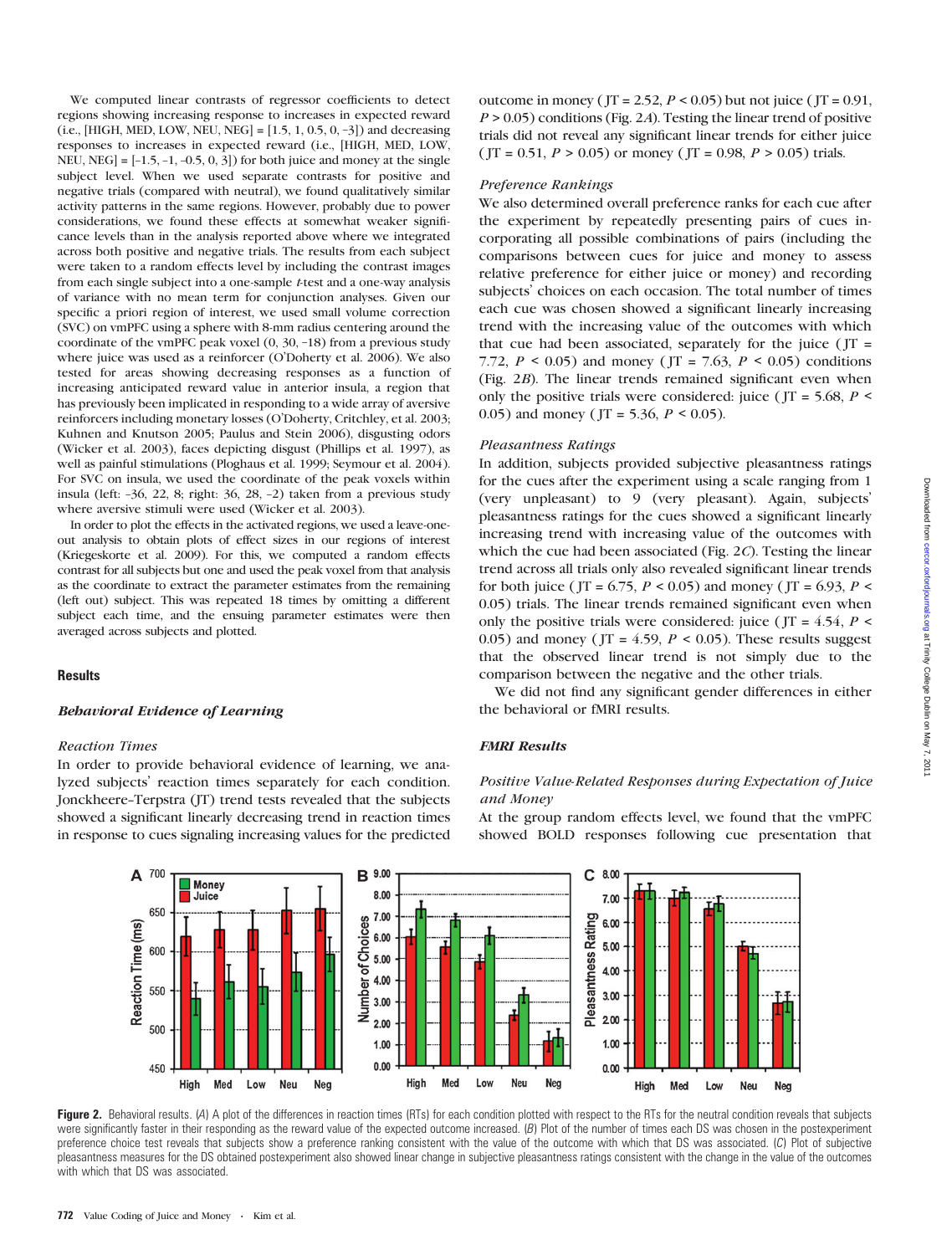increased monotonically as the value of the associated outcome was increased, separately for juice ( $x = -6$ ,  $y = 27$ ,  $z = -15$ ,  $Z =$ 2.84,  $P < 0.05$ , SVC corrected) and money ( $x = -6$ ,  $y = 36$ ,  $z = -12$ ,  $Z = 4.42$ ,  $P < 0.05$ , SVC corrected) conditions (Fig. 3A). To formally test for an overlap in value-related responses during the 2 conditions, we performed a conjunction analysis. A region of vmPFC was found to exhibit a conjunction effect indicative of common value-related activity during expectation of money and juice (Fig. 3*B*:  $x = -6$ ,  $y = 27$ ,  $z = -15$ ,  $Z = 3.03$ ,  $P < 0.005$ , uncorrected). To plot the activity profile in vmPFC, we used a leave-one-out cross validation procedure (for details, see Materials and Methods), where a random effects contrast of juice (or money) value is computed for all subjects but one, and the peak voxel from that analysis is used as the coordinate to extract the parameter estimates from the remaining (left out) subject. The results of this plot are shown in Figure  $3C<sub>1</sub>D$  for the regions encoding juice and money values, respectively. Direct contrasts between areas showing monotonic increases during anticipation of different magnitudes of money and juice reward did not reveal any significant effects, indicating that there is no evidence at the group random effects level of differential processing as a function of reinforcer type within vmPFC.

## Negative Value-Related Responses during Expectation of Juice and Money

At the group random effects level, we found significant negative value-related responses in the insula bilaterally for both juice  $(x = 27, y = 33, z = 6, Z = 3.62, P < 0.05, SVC$ corrected;  $x = -33$ ,  $y = 30$ ,  $z = 6$ ,  $Z = 3.93$ ,  $P < 0.05$ , SVC corrected) and money ( $x = 36$ ,  $y = 24$ ,  $z = 3$ ,  $Z = 4.25$ ,  $P < 0.05$ , SVC corrected;  $x = -39$ ,  $y = 12$ ,  $z = 3$ ,  $Z = 3.47$ ,  $P < 0.05$ , SVC corrected) (Fig. 4A). Furthermore, a conjunction analysis revealed an overlapping region in the right insula responding negatively during anticipation of both juice and money (Fig. 4B:  $x = 33$ ,  $y = 24$ ,  $z = 0$ ,  $Z = 3.27$ ,  $P < 0.005$ , uncorrected). To plot



Figure 3. Group statistical maps showing areas with monotonically increasing responses to the value of an expected outcome for juice and money. (A) Areas showing monotonically increasing responses during expectation of juice (shown in red) and money (shown in green) are shown superimposed on a sagittal slice through a subject averaged anatomical scan (the threshold is set at  $P < 0.005$  in this and subsequent figures). (B) Region of vmPFC showing significant overlapping responses during expectation of both juice and money reward  $(x = -6, y = 27, z = -15; Z =$ 3.03,  $P < 0.005$ , uncorrected). (C,D) Effect size plot from voxels encoding juice (C) and money (D) values defined using a leave-one-out analysis.

the activity profile in these regions as a function of value, we used a leave-one-out cross validation procedure (for details, see Materials and Methods). The results of this plot are shown in Figure  $4C<sub>1</sub>D$  for the regions encoding juice and money values, respectively. Direct contrasts between areas showing monotonic increases during anticipation of different magnitudes of money and juice reward did not reveal any significant effects, indicating that there is no evidence at the group random effects level for differential processing as a function of reinforcer type in the insula.

## Responses Related to the Receipt of Juice and Money Outcomes

At the group random effects level, we found evidence for separate representations within vmPFC for the value of juice and money outcomes [\(Supplementary Fig. S2\)](Supplementary ) but no evidence for overlap in representations at the group level, as a conjunction analysis revealed no significant overlapping voxels even at  $P \le 0.05$  (uncorrected).

We did not find any significant aversive outcome valuerelated activation in either right or left insula in the money condition at  $P < 0.005$  (uncorrected), although the anterior insula ( $x = -36$ ,  $y = 27$ ,  $z = 3$ ) showed monotonically decreasing responses to juice delivery ( $Z = 2.76$ ,  $P < 0.005$ , uncorrected) as shown in [Supplementary Table 2](Supplementary Table 1).

## Activity in Areas Outside Our Regions of Interest in the Group Analyses

We also tested for areas showing significant effects in the group analyses in the rest of the brain outside our main regions of interest. These areas are listed in<Supplementary Table 1>. However, because none of these areas showed effects that survived correction for multiple comparisons across the whole brain, we do not draw definitive conclusions about them but merely report them for completeness. One finding is of note: activity was observed in nucleus accumbens which showed a differential effect during expectation of reward in the direction of enhanced responses during expectation of money compared with expectation of juice reward ( $x = 0$ ,  $y = 12$ ,  $z = 0$ ,  $Z = 3.16$ ,  $P \le 0.005$ , uncorrected). However, subsequent inspection of the parameter estimates suggested that effects in this region were mostly driven by differences in responses to the anticipation of the aversive outcomes between the reinforcers (expectation of losing money compared with expectation of the aversive flavor) (see [Supplementary Fig. S1\)](Supplementary ).

## **Discussion**

In the present study, we addressed how representations for the value of expected money and juice reward outcomes are encoded in the brain and specifically whether overlapping or distinct regions are engaged during expectation and receipt of money and juice reward, respectively. We found evidence for at least partly overlapping neural responses during expectation of money and juice reward in the vmPFC. These findings could be interpreted in the context of a common currency, in that one of the ways by which such a common utility could be implemented at the neural level is for the same brain area to respond commonly to multiple types of reward such as juice and money. These findings are also complementary to the results of a previous study that reported common overlapping representations of decision values for diverse goods ranging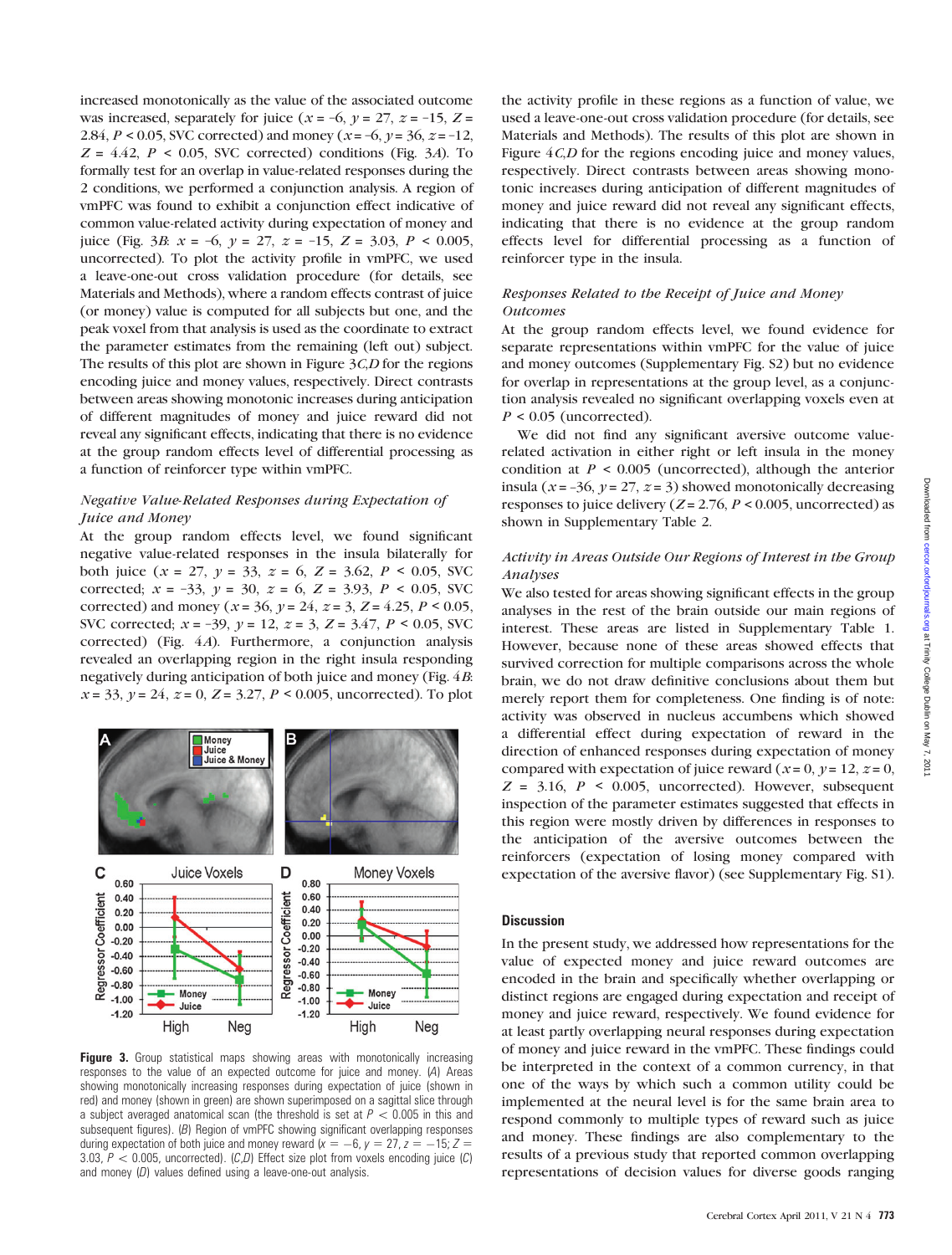

Figure 4. Group statistical maps showing areas with monotonically decreasing responses to the value of an expected outcome for juice and money. (A) Statistical maps of areas showing negative value-related responses during anticipation of juice(red) and money(green), superimposed on an axial slice from a subject averaged T1 scan. (B) Region of right anterior insula cortex showing significant overlapping negative value responses during anticipation of juice and money (arrows;  $x = 33$ ,  $y = 24$ ,  $z = 0$ ,  $Z = 3.27$ ,  $P < 0.005$ , uncorrected). Plot of effect sizes for voxels encoding juice  $(C)$  and money  $(D)$  values in the left insula and in the right insula  $(E, F)$  defined using a leave-one-out analysis.

from monetary gambles to trinkets and food items (Chib et al. 2009). The key difference between the present study and that previous report is that here we are studying the representation of expected rewards, that is, the state elicited following the presentation of a cue that signals the subsequent presentation of variable quantities of either a money or juice reward. The expected reward signal studied here is conceptually quite different from the decision value signal reported by Chib et al. (2009), in that the latter is part of the input to the decision process while the former need not necessarily be decision related but merely indicates whether a reward is expected or not (and its corresponding value). The finding that in the present paradigm, vmPFC is also recruited and that a common region is also commonly engaged during expectation of food and money reward, suggests that vmPFC plays a very flexible role in representing values not only for diverse types of reinforcer but also represents a variety of different value signals including expected rewards, decision values, as well as outcome values (Knutson et al. 2001; O'Doherty et al. 2001).

One difference between primary reinforcers and abstract reinforcers such as money is that the mechanism of delivery of the reinforcers is different—in the case of primary reinforcers such as food the delivery is tangible and involves the direct consumption of the food item following delivery. On the other hand, monetary reinforcers by their very nature are abstract and its attainment can be signaled in any number of ways, whether it is the flash of number on a trading screen, a cheque, a payslip, or a visual signal presented in an fMRI scanner indicating that an amount has been won. It is certainly possible

that the more intangible nature of the monetary reward and the difference in the method of delivery in the scanner could potentially explain any differences between money and juice representations if present in the brain, although no significant differences in representations were observed in the present study.

It is also notable that we did not find simple main effects of reward expectation for juice or money reward in the ventral striatum. This result may pertain to the fact that the ventral striatum is especially engaged by reward prediction errors as opposed to reward prediction per se (McClure et al. 2003; O'Doherty, Dayan, et al. 2003; Hare et al. 2008). While the onset of the different cues does constitute a form of prediction error, this signal alone may not have been sufficient to robustly recruit the ventral striatum in the present design. We did find a difference in the striatum in responses during expectation of money and juice reward, but in the absence of simple main effects of reward prediction for money reward, this finding should be interpreted with caution, although it does resonate with a previous reported finding for money and juice prediction errors (Valentin and O'Doherty 2009).

In addition to finding regions responding during expectation of reward, where activation increased as a consequence of an increase in the positive reward value of an expected outcome, we also found evidence for neural signals exhibiting a decrease for both juice and money. That is, some areas decreased their responses as the value of the expected outcome increased and responded maximally during expectation of the least desirable and aversive outcomes (monetary loss or "salty" tea). These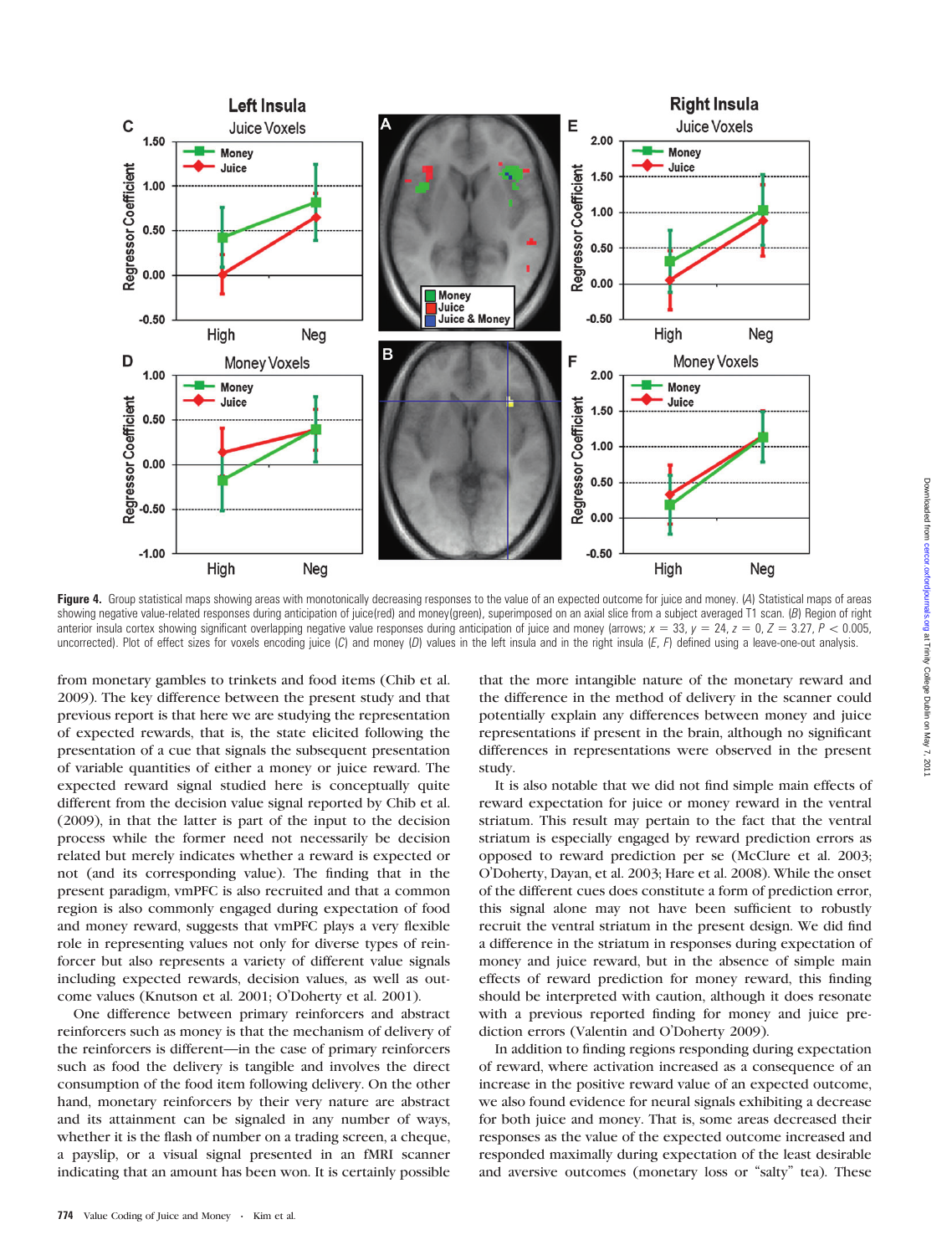areas were the left and right insula. These areas have previously been implicated in responding during many different types of aversive conditions, such as during receipt of monetary loss (O'Doherty, Critchley, et al. 2003; Paulus and Stein 2006), when considering risky gambles (in risk averse individuals) (Kuhnen and Knutson 2005; Huettel et al. 2006; Preuschoff et al. 2006), in response to disgusting odors (Wicker et al. 2003) and aversive tastes (Small et al. 1999) or faces displaying disgust (Phillips et al. 1997), and during the anticipation and receipt of painful stimulation (Ploghaus et al. 1999; Seymour et al. 2004). Here, we report a common negative value-coding representation during expectation of money and juice in the right but not left insula, which provides evidence that the right insula may have a very general role in signaling expected negative consequences for aversive outcomes, irrespective of the specific reinforcer involved.

In the present study, we did not find activity in lateral OFC during prediction or receipt of the aversive outcomes in contrast to a number of previous findings (O'Doherty et al. 2001; O'Doherty, Critchley, et al. 2003; Ursu and Carter 2005; Fujiwara et al. 2008; Elliott et al. 2010). One possible explanation for this is that lateral OFC appears to be especially involved under situations where subjects need to initiate behavioral responses that results in the subsequent avoidance of that outcome (O'Doherty, Critchley, et al. 2003; Kim et al. 2006; Wrase et al. 2007; Elliott et al. 2010), although aversive-related activity in this region has sometimes been reported independently of response selection considerations (O'Doherty, Winston, et al. 2003; Seymour et al. 2005; Cloutier et al. 2008; Elliott et al. 2010).

Besides the possible role of a common currency to facilitate comparisons between different reinforcer types, it should also be noted that conceptually there is an equally important argument for the necessity of distinct representations for different types of reward in the brain as there is for a common representation. This is because different rewards can be valued differently by an animal at different points in time depending on its current biological needs and ensuing motivational states. For instance, when thirsty, water might be valued highly, whereas salted peanuts would have very low value, while the opposite might hold true if the animal is hungry or salt deprived. In order for value representations for each distinct type of reward to be modulated independently as a function of motivational state, a separate representation needs to exist for the value of each type of reinforcer. Although in the present study, activations correlating with expected juice reward did extend more posteriorly within vmPFC than activations correlating with expected money reward, a direct statistical comparison did not reveal a significant difference between these activated areas as a function of reinforcer type. Thus, we cannot conclude from this that representations for expectation of money and juice reward are differentially represented within vmPFC. It is also notable that clear evidence for a differential representation in the voxels correlating with decision values for different goods was not found by Chib et al. (2009). One limitation of the present study and that of Chib et al. (2009) is that both studies focused on group averaged data that could potentially obscure any differences in reinforcer representation present at the single subject level. This could occur if such differential representations vary across subjects in their extent and location within vmPFC, as any such variability would likely be washed out in the group average. Further studies on this

topic could address this limitation by acquiring repeated sessions of fMRI data from each single subject in order to provide sufficient statistical power to enable testing for valuecoding representations at the single subject level.

To conclude, the present study provides evidence for overlapping value-related responses during expectation of juice and money outcomes within vmPFC and anterior insula. These results suggest that during anticipation of future rewarding and aversive outcomes, some brain areas are involved in signaling the value of those outcomes irrespective of the nature of the reinforcer involved. These results are compatible with the possibility that vmPFC and anterior insula contribute to the computation of a common currency, whereby anticipated outcomes are represented on a common scale within the same brain areas. The present results further indicate that the vmPFC in particular is involved in common valuation coding for diverse types of reinforcer not only for decision values as shown previously but also for anticipatory values.

#### Supplementary Material

<Supplementary material> can be found at: [http://www.cercor](http://www.cercor.oxfordjournals.org/) [.oxfordjournals.org/.](http://www.cercor.oxfordjournals.org/)

#### Funding

National Science Foundation grant (0617174) and Searle Scholarship (to J.P.O.D.); Japan Science and Technology Agency, Exploratory Research for Advanced Technology (to S.S.); the Gordon and Betty Moore Foundation (to J.P.O.D.); World Class University program through the Korea Science and Engineering Foundation funded by the Ministry of Education, Science and Technology (R31-2008-000-10008-0 to H.K.).

### **Notes**

We thank Po-Yin Samuel Huang, Tony Bruguier, and Shawn Wagner for technical assistance. Conflict of Interest: None declared.

#### **References**

- Aharon I, Etcoff N, Ariely D, Chabris CF, O'Connor E, Breiter HC. 2001. Beautiful faces have variable reward value: fMRI and behavioral evidence. Neuron. 32:537-551.
- Chib VS, Rangel A, Shimojo S, O'Doherty JP. 2009. Evidence for a common representation of decision values for dissimilar goods in human ventromedial prefrontal cortex. J Neurosci. 29:12315--12320.
- Cloutier J, Heatherton TF, Whalen PJ, Kelley WM. 2008. Are attractive people rewarding? Sex differences in the neural substrates of facial attractiveness. J Cogn Neurosci. 20:941-951.
- De Araujo IE, Rolls ET. 2004. Representation in the human brain of food texture and oral fat. J Neurosci. 24:3086-3093.
- Deichmann R, Gottfried JA, Hutton C, Turner R. 2003. Optimized EPI for fMRI studies of the orbitofrontal cortex. Neuroimage. 19: 430-441.
- Delgado M, Nystrom L, Fissell C, Noll D, Fiez J. 2000. Tracking the hemodynamic responses to reward and punishment in the striatum. J Neurophysiol. 84:3072-3077.
- Elliott R, Agnew Z, Deakin JF. 2010. Hedonic and informational functions of the human orbitofrontal cortex. Cereb Cortex. 20: 198-204.
- Fujiwara J, Tobler PN, Taira M, Iijima T, Tsutsui K. 2008. Personalitydependent dissociation of absolute and relative loss processing in orbitofrontal cortex. Eur J Neurosci. 27:1547--1552.
- Georgescu-Roegen N. 1968. Utility. In: Sills DL, editor. International Encyclopedia of the Social Sciences. Vol. 16. New York: Macmillan and The Free Press. p. 236-267.